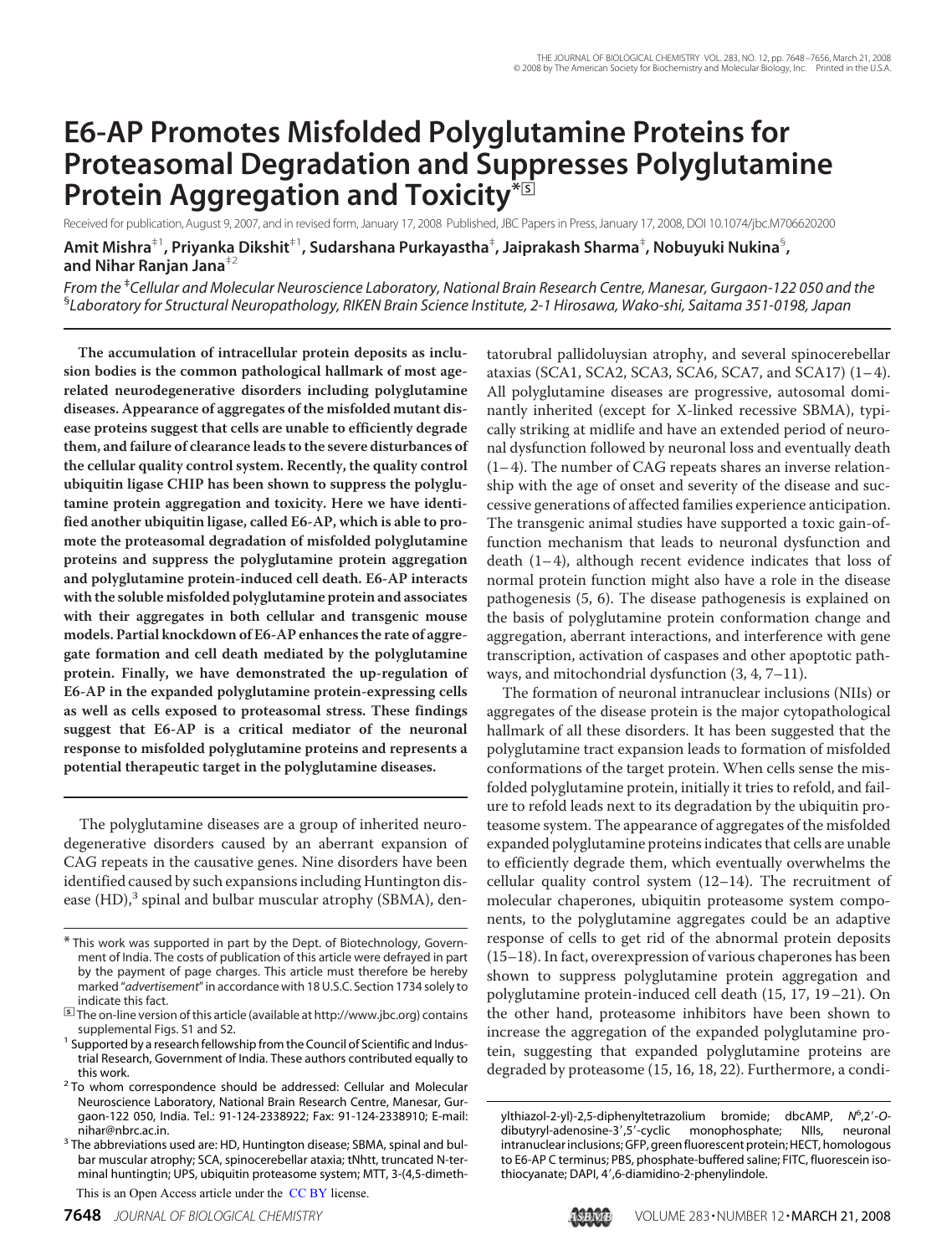tional mouse model study showed that turning off the expression of mutant huntingtin leads to a reduction of NIIs and reversal of the disease phenotype, implying that the aggregate formation and the neuronal dysfunction in the cells are reversible (23, 24). The question remains of why the aggregationprone polyglutamine proteins are not eliminated efficiently by proteasomal degradation before they form the insoluble protein deposits. This inefficiency may result from the inability to degrade the mutant protein at a rate equal to or faster than that at which aggregates form.

E3 ubiquitin ligases, particularly the quality control E3 ligases, recently gained huge importance and are implicated in the biology of neurodegenerative disorders involving protein misfolding including polyglutamine diseases (25–35). The quality control ligase, CHIP has been demonstrated to suppress aggregation and cell death mediated by various misfolded mutant disease proteins (25–35) and to slow the disease progression in the transgenic mouse model of polyglutamine diseases (33, 34). In normal cells, more than 30% of proteins are not folded properly and are eliminated in the endoplasmic reticulum, through endoplasmic reticulum-associated degradation (36). Cells have an excellent quality control system to deal with the abnormally folded protein. Therefore, it is quite possible that several E3 ligases might be involved in the ubiquitylation and degradation of misfolded proteins. Identification of other quality control ligases and understanding their role in disease pathogenesis could open up a new attractive therapeutic target for polyglutamine and other related neurodegenerative disorders.

In the present investigation, we have explored the possible neuroprotective role of E6-AP in polyglutamine diseases. E6-AP is the founding member of the HECT (homologous to E6-AP C terminus) domain family of E3 ubiquitin ligases that provides specific recognition of substrate protein (37, 38). E6-AP was discovered based on its ability to promote the ubiquitin-mediated degradation of tumor suppressor p53 in association with the E6 oncoprotein of the human papilloma virus (39, 40). Loss of function of E6-AP is associated with Angelman mental retardation syndrome (41). Here we report that the E6-AP promotes the proteasome-mediated degradation of polyglutamine proteins and rescues polyglutamine protein-induced cell death.

#### **EXPERIMENTAL PROCEDURES**

Materials-MG132, cycloheximide, N°,2'-O-dibutyryladenosine-3',5'-cyclic monophosphate (dbcAMP), 3-(4,5-dimethylthiazol-2-yl)-2,5 diphenyltetrazolium bromide (MTT), TRIzol reagent, rabbit polyclonal anti-ubiquitin, mouse monoclonal, anti- $\beta$ -tubulin, and all cell culture reagents were obtained from Sigma. Lipofectamine® 2000, optiMEM, ponasterone A, mouse monoclonal V5 antibody, RT-PCR kits, and Block-IT<sup>TM</sup> Pol II miRNA RNAi expression vector kit were purchased from Invitrogen. Protein G-agarose beads and mouse monoclonal green fluorescent protein (GFP) antibody were purchased from Roche Applied Science. Rabbit polyclonal anti-E6-AP, goat polyclonal antilamin B, and mouse monoclonal anti-Hsp70 were purchased from Santa Cruz Biotechnology. Mouse monoclonal antiE6-AP was purchased from BD Pharmingen and rabbit polyclonal anti-HDJ-1 was from StressGen Biotechnologies. Goat anti-mouse IgG-FITC and IgG-rhodamine, AP-conjugated anti-mouse, and anti-rabbit IgG were purchased from Vector Laboratories.

Expression Plasmids and Stable Cell Lines—The truncated N-terminal huntingtin (tNhtt) expression constructs, pINDtNhtt-EGFP-16Q, pIND-tNhtt-150Q, and the generation of stable cell lines of these constructs in an ecdysone inducible systems have been described previously (42). The construction of plasmids, pEGFP-N1-MJD(t)-20CAG, pEGFP-N1-MJD(t)- 80CAG, pEGFP-N1-MJD(t)-130CAG, pEGFP-N1-MJD(f)- 20CAG, and pEGFP-N1-MJD(f)-130CAG were described elsewhere (43). The full-length E6-AP cDNA was isolated from neuro2a total RNA using RT-PCR (TaKaRa Biomedicals) and then the PCR product was cloned into the pcDNA3.1 TOPO TA cloning vector. Primer sequences were: 5'-ACCATGGAG-CGAGCAGCTGCAAAG CATCT-3' (sense) and 5'-GTACA-GCATGCCAAATCCTTTGGC-3 (antisense). The HECT domain-deleted (amino acids 1– 413) construct was made using PCR, subcloning the PCR product into the pcDNA3.1 TOPO vector. The antisense primer sequences were: 5'-ACAGTCTAGAG-TTTTAACGCCAAGTTCGGTTTC-3 and the sense primer sequence was the same as full-length. The E6-AP knockdown construct was made into the pcDNA $\rm ^{TM}$ 6.2-GW/ $\rm \pm EmGFP$ -miR vector using the BLOCK-iT<sup>TM</sup> PolII miR RNAi Expression Vector kit according to the manufacturer's instructions.

The oligonucleotides were designed using the Invitrogen RNAi designer. The negative control plasmid (provided by Invitrogen) contains an insert that can form a hairpin structure that is processed into mature miRNA, but is predicted not to target any vertebrate gene.

Cell Culture, Transfection, Cell Viability Assay, and Counting of Aggregates—The wild-type mouse neuro2a and COS-1 cells were cultured in Dulbecco's modified Eagle's medium supplemented with 10% heat-inactivated fetal bovine serum and the antibiotics penicillin/streptomycin. The stable cell lines (HD 16Q and HD 150Q) were maintained in the same medium containing 0.4 mg/ml Zeocin and 0.4 mg/ml G418. One day prior to transfection, cells were plated into 6-well tissue culture plates at a subconfluent density. Cells were transiently transfected with expression vectors using the Lipofectamine® 2000 reagent according to the manufacturer's instructions. The transfection efficiency was about 80–90%. After 24 or 48 h of transfection, cells were used for immunofluorescence staining, co-immunoprecipitation, and immunoblotting. For the cell viability assay, cells were first transfected with different expression plasmids. 12 h later, cells were harvested and re-plated into 96-well plates  $(5 \times 10^3 \text{ cells/well})$ . Cells were then differentiated with 5 mm dbcAMP and induced with  $1 \mu$ M ponasterone A for 3 days. The cell viability was measured by the MTT assay as described previously (42). Statistical analysis was performed using the Student's t test, and  $p < 0.05$  indicated statistical significance. Aggregate formation was manually counted under a fluorescence microscope ( $\sim$ 500 transfected cells in each case), and cells containing more than one aggregate were considered to have a single aggregate.

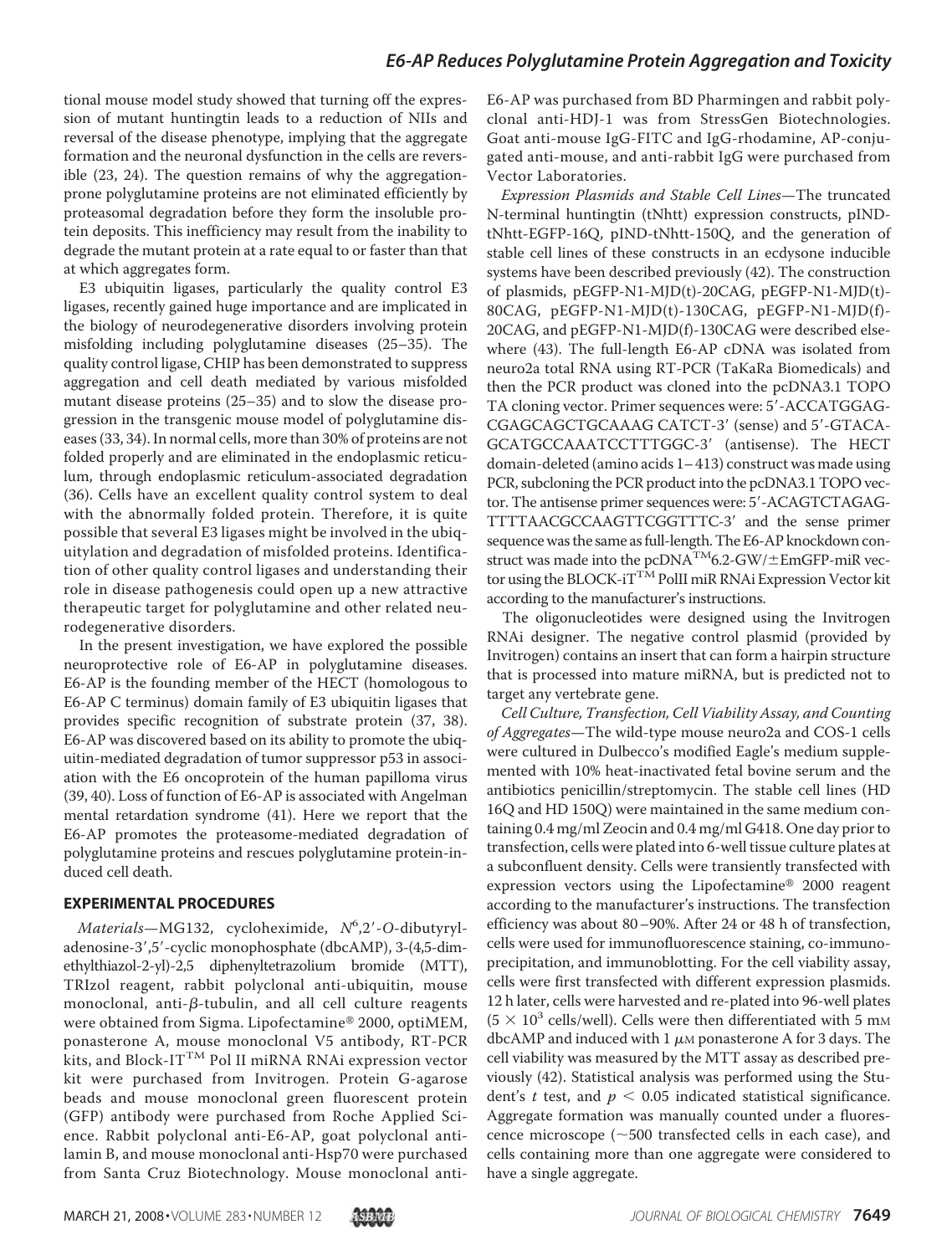Co-immunoprecipitation and Immunoblotting Experiments— HD 16Q and HD 150Q cells were induced with ponasterone A for 24 h, and cells were washed with cold PBS, scraped, pelleted by centrifugation, and lysed on ice for 30 min with Nonidet P-40 lysis buffer (50 mm Tris, pH 7.4, 150 mm NaCl, 1% Nonidet P-40, complete protease inhibitor mixture). In some experiments, neuro2a cells were transfected with either full-length or HECT domain-deleted constructs of E6-AP along with the truncated ataxin-3 construct containing 80 CAG repeats. 48 h later, cells were collected and processed as above. Cell lysates were briefly sonicated, centrifuged for 10 min at 15,000  $\times$  g at 4 °C, and the supernatants (total soluble extract) were used for immunoprecipitation as described earlier (31). For each immunoprecipitation experiment, 200  $\mu$ g of protein in 0.2 ml of Nonidet P-40 lysis buffer was incubated either with 5  $\mu$ l (2  $\mu$ g) of GFP antibody or 4  $\mu$ l (2  $\mu$ g) of normal mouse IgG. The total cell lysate or the immunoprecipitated proteins were separated through SDS-polyacrylamide gel electrophoresis and transferred onto nitrocellulose membranes. The membranes were successively incubated in blocking buffer (5% skim milk in TBST (50 mM Tris, pH 7.5, 0.15 M NaCl, 0.05% Tween)), with primary antibody in TBST, and then with secondary antibody conjugated with alkaline phosphatase in TBST. Detection was carried out using nitroblue tetrazolium and 5-bromo-4-chloro-3-indoxyl phosphate. All primary antibodies were used in 1:1000 dilutions for immunoblotting except V5, which was used in a 1:5000 dilution.

Immunofluorescence Techniques—HD 150Q cells grown in chamber slides were induced with ponasterone A for 48 h. In some experiments, neuro2a cells were transiently transfected with truncated ataxin-3 constructs along with E6-AP for 48 h. Cells were then washed twice with PBS, fixed with 4% paraformaldehyde in PBS for 20 min, permeabilized with 0.5% Triton X-100 in PBS for 5 min, washed extensively, then blocked with 5% nonfat dried milk in TBST for 1 h. The primary antibody (mouse monoclonal anti-E6-AP, 1:250 dilution and anti-V5, 1:1000 dilution) incubation was carried out overnight at 4 °C. After several washing steps with TBST, cells were incubated with rhodamine-conjugated secondary antibody (1:500 dilutions) for 1 h, washed several times, and mounted. Samples were observed using a fluorescence microscope, and digital images were assembled using Adobe Photoshop. For immunofluorescence staining of E6-AP and ubiquitin in the control and transgenic mouse brain sections, the paraffin-embedded brain sections were deparaffinized, subjected to antigen retrieval, and then processed for staining as described earlier (18). The appropriate FITC- and rhodamine-conjugated secondary antibody was used to visualize expression and localization.

Degradation Assay—Neuro2a cells were plated in 6-well tissue culture plates, and on the following day, cells were transiently transfected with full-length ataxin-3 constructs containing 20 and 130 CAG with or without E6-AP. After 24 h of post-transfection, cells were chased with  $15 \mu g/ml$  of cycloheximide for different time periods. Cells collected at each time point were then processed for immunoblotting by anti-GFP.

RT-PCR Analysis—Total RNA was extracted using the TRIzol reagent, and RT-PCR was carried out with an RT-PCR kit (Invitrogen). The primer sequences for E6-AP and

 $\beta$ -actin were as follows: E6-APF, 5'-AACTGAGGGCTGT-GGAAATG-3; E6-APR, 5-TCCGAAAGCTCAGAACC-AGT-3'; ActinF, 5'-TACAGCTTCACCACC-3'; ActinR, 5'-ATGCCACAGGATTTC-3'. PCR conditions for E6-AP and  $\beta$ -actin were the same: an initial denaturation step at 94 °C for 4 min and then cycling through 94 °C for 30 s denaturation, 60 °C for 30 s annealing, 72 °C for 45 s extension, and a final extension step at 72 °C for 5 min. The cycle number for E6-AP was 32 and for  $\beta$ -actin was 23.

RNAi Experiments—HD 150Q cells were plated into 6-well tissue culture plates, and on the following day, cells were transiently transfected with either E6-AP miRNA or control miRNA plasmids. 24 h later, cells were induced with ponasterone A for different time periods, and aggregate formation was monitored under a fluorescence microscope. For the cell viability assay, transfected HD 16Q and HD 150Q cells were induced with ponasterone A and differentiated with dbcAMP for 3 days. The cell viability was monitored using the MTT assay.

#### **RESULTS**

The mRNA Level of E6-AP Is Dramatically Increased in the Expanded Polyglutamine Protein-expressing Cells—An earlier study had shown that SCA1 transgenic mice, deficient in E6-AP, demonstrated accelerated SCA1 pathology and reduced aggregate formation (22). But how the loss of function of E6-AP modulates the ataxin-1 aggregation and SCA1 pathology is not known as yet. Therefore, we began to explore the possible role of E6-AP on polyglutamine disease pathogenesis using cellular and transgenic mouse models of HD. Because E6-AP is an ubiquitin ligase, we hypothesized that it might be involved in the proteasome-mediated degradation of polyglutamine proteins. During the course of our work, we unexpectedly noticed that the expression of E6-AP was dramatically increased in expanded polyglutamine protein-expressing cells as well as cells treated with proteasome inhibitor. HD16Q and HD 150Q cells (the stable neuro2a cell lines in an inducible system that express tNhtt with normal (16Q) and expanded polyglutamine (150Q) proteins) were induced for 48 h, and total RNA was extracted. RT-PCR was performed and analyzed by agarose gel electrophoresis to detect the PCR product. mRNA levels of E6-AP were found to be significantly up-regulated in HD150Q cells in comparison with HD 16Q cells (Fig. 1, A and B). Approximately, a 2.5-fold increase in the levels of E6-AP mRNA was observed in HD 150Q cells in comparison with HD 16Q cells. Fig. 1C demonstrates the expression of truncated huntingtin with 16Q and 150Q. About 50– 60% HD 150Q cells form aggregates upon 48 h of induction with 1  $\mu$ м ponasterone A. The treatment of the proteasome inhibitor MG132 for 6 h with HD 16Q cells also dramatically induced E6-AP mRNA levels. We further confirmed the effect of expanded polyglutamine protein expression on E6-AP mRNA levels by transiently transfecting normal and polyglutamine-expanded ataxin-3 constructs into mouse neuro2a cells. After 48 h, total RNA was isolated, and RT-PCR was performed. E6-AP mRNA was also found to be significantly up-regulated (about 2-fold) in mutant ataxin-3-expressing cells (Fig. 1,  $D$  and  $E$ ). Fig. 1F showed expression levels of truncated ataxin-3 with 20Q and

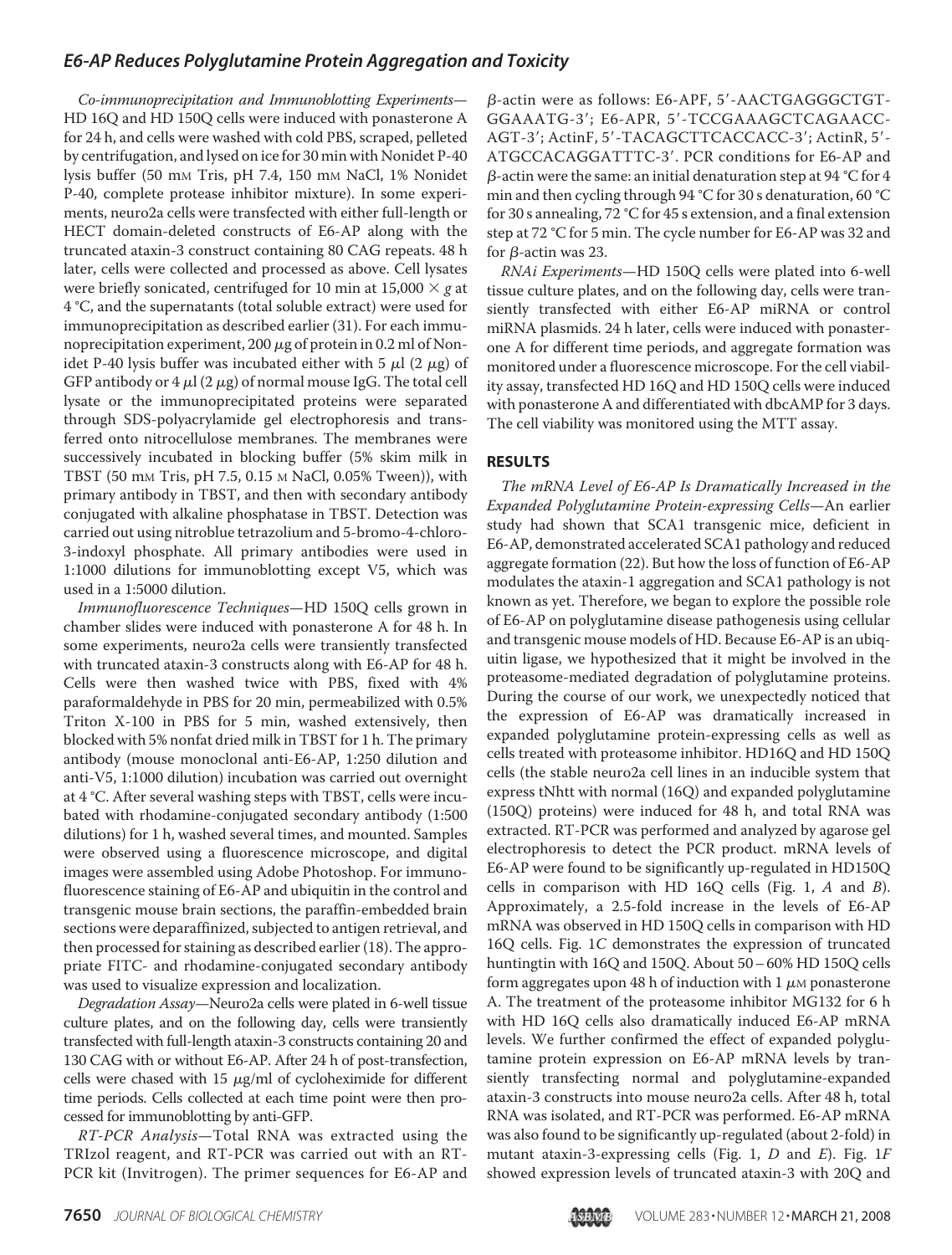

FIGURE 1. **Up-regulation of E6-AP mRNA levels in the expanded polyglutamine protein-expressing cells as well as cells treated with proteasome inhibitor.** A, HD 16Q and HD 150Q cells were plated into 6-well tissue culture plates and induced with 1  $\mu$ M ponasterone A for 48 h. Cells were then processed for RNA extraction followed by RT-PCR analysis of E6-AP and  $\beta$ -actin. In some experiments, induced HD 16Q cells were incubated with 10  $\mu$ M MG132 for 6 h, and then cells were processed for RT-PCR analysis as above. E6-AP cDNA was used as a positive control. *B*, quantitation of the E6-AP band intensities as shown in *A* collected from three independent experiments using the NIH image analysis software. Data were normalized using  $\beta$ -actin. Values are means  $\pm$  S.D.  $*, p < 0.01$  compared with HD 16Q cells. *C*, expression of truncated N-terminal huntingtin with 16Q and 150Q after 48 h of induction. *D*, mouse neuro2a cells were transiently transfected with normal and polyglutamine-expanded truncated ataxin-3. 48 h after transfection, total RNA was isolated, and RT-PCR was performed. *E*, quantitation of band intensities as shown in *D* collected from three independent experiments using the NIH image analysis software. Values are means  $\pm$  S.D.  $*, p < 0.01$  compared with ataxin-3 with 20Q. *F*, expression of truncated ataxin-3 with 20Q and 80Q after 48 h of transfection.

80Q after 48 h of transfection. Approximately, 40–50% of the transfected cells form aggregates during this period.

E6-AP Interacts with the Soluble Misfolded Expanded Polyglutamine Proteins and Associates with Their Aggregates— Next, we analyzed the protein levels of E6-AP in normal and expanded polyglutamine protein-expressing cells. HD 16Q and HD 150Q cells were induced for different days, and then the cell lysates were subjected to immunoblot analysis using E6-AP, Hsp70, GFP, and  $\beta$ -tubulin antibodies. To our surprise, we did not find any correlation of the protein levels of E6-AP with its mRNA levels in induced HD 150Q cells. Protein levels of E6-AP in uninduced HD 16Q and HD 150Q cells were almost similar and were slightly decreased in HD 150Q cells when induced for 2 days (Fig. 2, A and B). Under similar experimental conditions, HD 150Q cells showed very high levels of expression of Hsp70 (Fig. 2A). Levels of expression of Hsp70 in the uninduced HD 150Q cells were also very high. This is most likely due to the low levels of expression and aggregation of tNhtt-150Q protein



FIGURE 2. *A* and *B*, analysis of the protein level of E6-AP in normal and expanded polyglutamine protein-expressing cells. *A*, HD 16Q and HD 150Q cells were plated into 6-well tissue culture plates. On the following day, cells were left untreated or induced with 1  $\mu$ M ponasterone A for different time periods as indicated in the figure. Cells collected at each time point were then processed for immunoblot analysis using E6-AP, Hsp70, GFP, and  $\beta$ -tubulin antibodies. *B*, quantitation of band intensities of the E6-AP blots collected from three independent experiments was performed using the NIH Image analysis software. Data were normalized using  $\beta$ -tubulin. Values are mean  $\pm$ S.D. *C*, interaction of E6-AP with soluble expanded polyglutamine proteins. HD 16Q and HD 150Q cells were plated in a similar manner as described in *A*. 24 h after induction, cells were collected and processed for immunoprecipitation (*IP*) by anti-GFP. Blots were probed with antibodies against E6-AP, Hdj-1, Lamin B, and GFP (*lower blot*).

without any induction (18). Similar results were also observed when we transiently transfected normal and polyglutamine expanded truncated ataxin-3 into neuro2a cells for 2 days (data not shown). Because there is no correlation of the protein and mRNA levels of E6-AP in the expanded polyglutamine proteinexpressing cells, we thought that the decrease in the protein levels of E6-AP in the expanded polyglutamine protein-expressing cells could be due to its association with polyglutamine aggregates. To confirm this hypothesis, we first checked the interaction of E6-AP with soluble polyglutamine proteins. We have observed that E6-AP interacted with soluble expanded polyglutamine proteins (Fig. 2C).We used the Hdj-1 chaperone as a positive control that strongly interacted with the expanded polyglutamine protein (Fig. 2C). Next we tested the association of E6-AP with polyglutamine aggregates. HD 16Q and HD 150Q cells were induced for 2 days and then subjected to immunofluorescence staining of E6-AP. The E6-AP was localized in both the cytoplasm and nucleus with predominant nuclear staining in wild-type neuro2a cells (data not shown). The expression of tNhtt-16Q in HD 16Q cells did not alter the distribution profile of E6-AP in comparison with wild-type neuro2a cells (Fig. 3). However, we noticed that the expression of the tNhtt-150Q protein in HD 150Q cells caused recruitment of E6-AP to mutant huntingtin aggregates. We also observed reduction of the nuclear and cytoplasmic staining of E6-AP in these cells. We further checked the similar redistribution of E6-AP in the ataxin-3 aggregates. E6-AP was co-transfected along with truncated ataxin-3 constructs, and after 2 days of transfection, cells were processed for immunofluorescence experiments. The subcellular localization of ataxin-3 (contain-

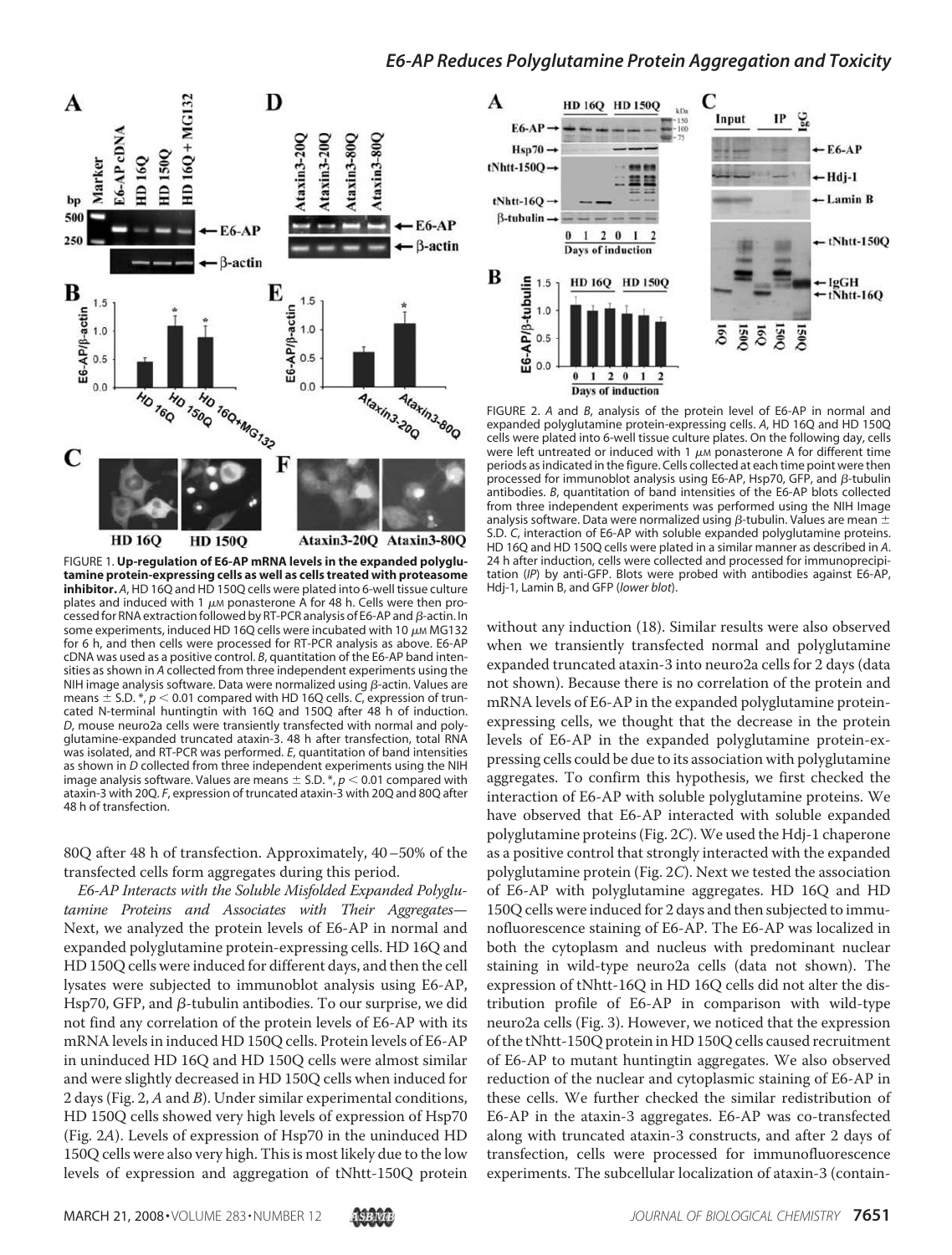

FIGURE 3. **Association of E6-AP with the polyglutamine aggregates.** The HD 16Q and HD 150Q cells were plated into 2-well chamber slides. Cells were induced with 1  $\mu$ M ponasterone A for 48 h and processed for immunofluorescence staining using E6-AP antibody. Rhodamine-conjugated secondary antibody was used to stain the E6-AP. Nuclei were stained with DAPI. The *arrow* indicates the recruitment of E6-AP to the mutant huntingtin aggregates. Scale bar, 20  $\mu$ m.



FIGURE 4. **Recruitment of E6-AP to ataxin-3 aggregates.** Neuro2a cells were plated into 2-well chamber slides, and on the following day, cells were transiently transfected with truncated ataxin-3-EGFP fusion constructs containing 20 CAG and 80 CAG along with E6-AP plasmid. 48 h after transfection, cells were subjected to immunofluorescence staining using V5 antibody. Rhodamine-conjugated secondary antibody was used to stain the overexpressed E6-AP-V5 protein. Nuclei were stained with DAPI. The *arrow* indicates the recruitment of E6-AP to ataxin-3 aggregates. Scale bar, 20  $\mu$ m.

ing normal and expanded polyglutamine repeats) and E6-AP was very similar. They were predominantly localized in the nucleus with diffuse cytoplasmic distribution (Fig. 4). Overexpressed E6-AP was also recruited to ataxin-3 aggregates (Fig. 4). To further confirm the association of E6-AP with expanded polyglutamine proteins or their aggregates and exclude any interference by GFP, we transiently transfected truncated ataxin-3 constructs without the GFP tag. After 48 h of posttransfection, cells were processed for co-immunoprecipitation experiments using ataxin-3 antibody, and blots were detected with E6-AP and ataxin-3 antibodies.Cells were also subjected to double immunofluorescence staining using E6-AP and ataxin-3 antibodies to study co-localization. As expected, E6-AP interacted with the soluble polyglutamine expanded ataxin-3 and co-localized with ataxin-3 aggregates (data not shown). We have also found association of the HECT-deleted domain of E6-AP with polyglutamine aggregates (supplemental Fig. S1). These results sug-



FIGURE 5. **Co-localization of E6-AP to the NIIs in the brain of HD exon1 (R6/1) transgenic mice.** *A*, immunofluorescence staining of ubiquitin and E6-AP in the cerebellum of control and R6/1 transgenic mice. Brain sections from about 36 week-old mice (both control and transgenic) were used. The FITC-conjugated anti-rabbit IgG was used to label ubiquitin, and FITC-conjugated anti-mouse IgG was used to label E6-AP. The *arrow* indicates the NIIs that were stained with ubiquitin and E6-AP. *B*, immunofluorescence double labeling of ubiquitin and E6-AP in the NIIs. The brain section was incubated with primary antibodies against E6-AP (anti-mouse) and ubiquitin (anti-rabbit). FITC-conjugated secondary antibody was used to label the ubiquitin, and rhodamine-conjugated secondary antibody was used to stain E6-AP. The *arrow* shows the NII that is co-localized with ubiquitin and E6-AP. Scale bar, 20  $\mu$ m.

gest that the N-terminal domain of E6-AP most likely interacts with polyglutamine proteins.

E6-AP Recruits to the NIIs in the Brain of HD Exon 1 Transgenic Mice—Because the E6-AP interacts and associates with polyglutamine aggregates in cellular models, we further tested its recruitment to the NIIs in the HD transgenic mouse brain. In the control mouse brain, the E6-AP was distributed primarily in the cerebellum, hippocampus, and cerebral cortex. The striatum showed very low levels of expression. E6-AP was also localized mostly in the nucleus with diffuse cytoplasmic staining in Purkinje cells, hippocampal, and cortical neurons. In the transgenic mouse brain, we observed clear recruitment of E6-AP to the NIIs particularly in the cerebellum, cerebral cortex, and hippocampus (Fig. 5 and supplemental Fig. S2). The double immunofluorescence staining further confirmed that the E6-AP colocalized with ubiquitin-positive aggregates (Fig. 5B). About 80–90% of ubiquitin-positive NIIs in Purkinje cells were E6-AP-positive, and about 30– 40% of ubiquitin-positive NIIs in the cortex and hippocampus were E6-AP-positive. The redistribution of E6-AP to the NIIs often caused a decrease in E6-AP staining in the nucleus and cytoplasm.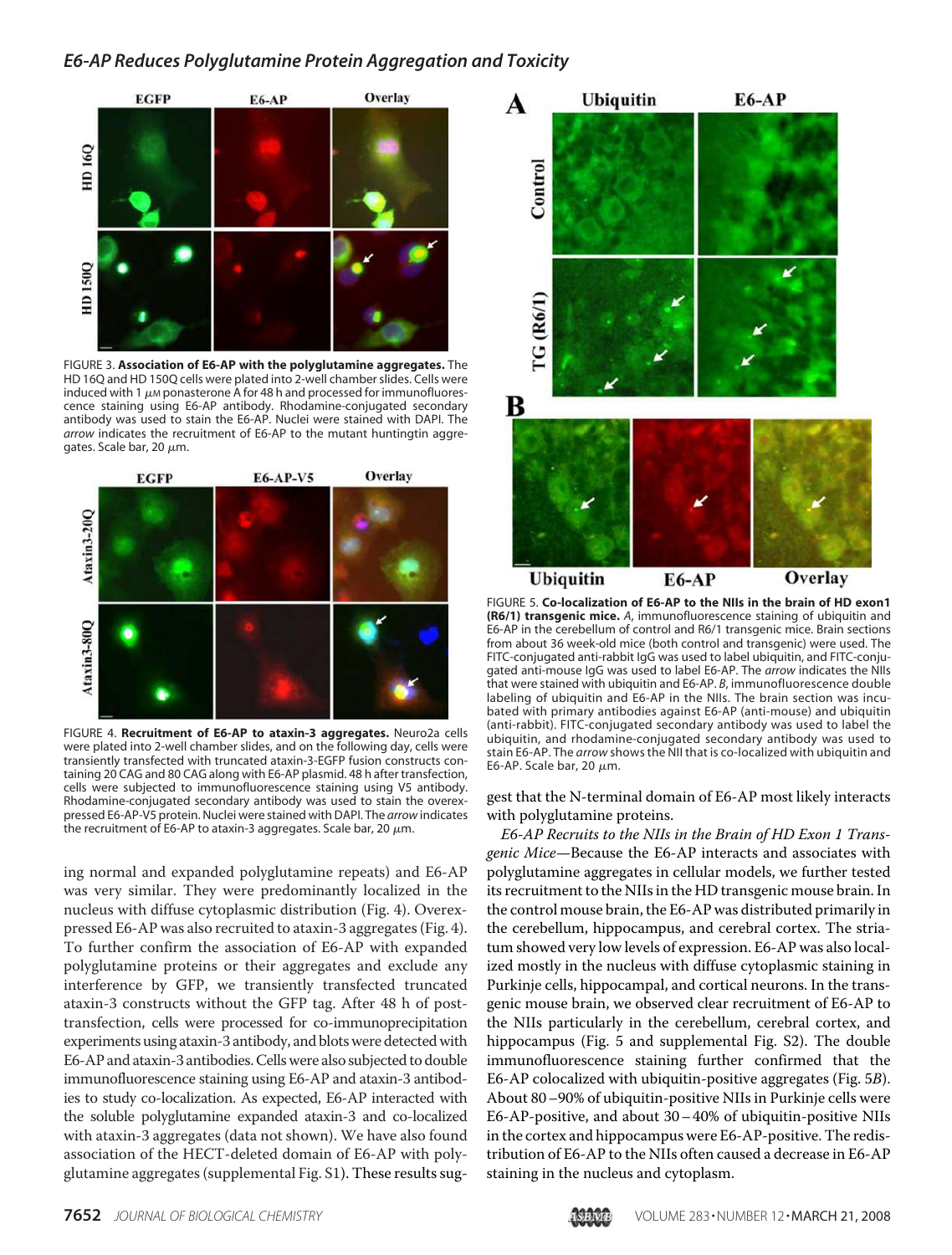

FIGURE 6. **E6-AP promotes ubiquitylation and degradation of expanded polyglutamine proteins.** *A*, neuro2a cells were transiently transfected with full-length (*f*) and truncated (*t*) ataxin-3 constructs containing normal and expanded CAG repeats along with either full-length or HECT-deleted constructs of E6-AP. 48 h after transfection, cells were collected and subjected to immunoblotting using GFP, V5, and  $\beta$ -tubulin antibodies. In some experiments, cells were treated with MG132 (10 μm for 8 h) before collecting (*right panel*). *B*, neuro2a cells were transiently transfected with the truncated ataxin-3 construct containing 80 CAG repeats along with either full-length or the HECT-deleted construct of E6-AP as above. Cells were then processed for co-immunoprecipitation using the GFP antibody as described under "Experimental Procedures." Blots were probed with antibodies against GFP, V5, and ubiquitin. *C*, neuro2a cells were transiently transfected with full-length ataxin-3 constructs (20 CAG and 130 CAG) either alone or along with E6-AP. 24 h later, cells were chased in the presence of 15  $\mu$ g/ml of cycloheximide for different time periods as indicated in the figure. Cells were then collected and processed for immunoblot analysis using the GFP antibody. *D*, quantitation of band intensities of blots collected from three independent experiments was performed using the NIH Image analysis software. Values are  $mean \pm S.D.$ 

E6-AP Promotes Ubiquitylation and Degradation of Soluble Expanded Polyglutamine Proteins—We next tried to explore the functional significance of the interaction of E6-AP with polyglutamine proteins. Because the E6-AP is an ubiquitin ligase, we first tested its role on the ubiquitylation and degradation of polyglutamine proteins. The full-length and HECT domain-deleted constructs of E6-AP were co-transfected along with full-length or truncated ataxin-3 constructs containing normal and expanded CAG repeats to neuro2a cells. Cell lysates were then processed for immunoblotting using GFP, V5, and  $\beta$ -tubulin antibodies. Fig. 6A showed that the overexpression of E6-AP caused a significant decrease in levels of expanded polyglutamine proteins (both full-length and truncated), which can be prevented upon deletion of the HECT domain. Treatment with proteasome inhibitor MG132 also blocked the E6-AP-induced decrease in levels of expanded polyglutamine proteins, suggesting that E6-AP promotes the degradation of expanded polyglutamine proteins by the proteasome. Overexpression of E6-AP did not have any effect on levels of normal polyglutamine repeat length proteins. To study the role of E6-AP on the ubiquitylation of expanded polyglutamine proteins, we co-immunoprecipitated the ataxin-3– 80Q protein with GFP antibody, and then the blots were sequentially probed with antibodies against GFP, V5, and ubiquitin. The overexpression of E6-AP caused increased accumulation of ubiquitylated derivatives of ataxin-3– 80Q proteins (Fig. 6B, left

and right panels), which can be prevented upon deletion of the HECT domain. Overexpressed E6-AP also interacted with soluble expanded polyglutamine proteins (Fig. 6B, middle panel).

Next, we studied the rate of degradation of expanded polyglutamine proteins upon overexpression of E6-AP. For these experiments, we used full-length ataxin-3 constructs containing 20 and 130 CAG, because full-length ataxin-3 with 130Q forms very few aggregates after 48 h of transfection (about 5–10%). Neuro2a cells were transiently transfected with ataxin-3 constructs either alone or along with E6-AP. 24 h later, cells were chased with cycloheximide. As shown in Fig. 6, C and D, full-length ataxin-3 with 20Q is degraded at a much slower rate compared with full-length ataxin-3 with 130Q. Overexpression of E6-AP dramatically increased the rate of degradation of full-length ataxin-3 containing 130Q. E6-AP also slowly enhanced the degradation of normal ataxin-3, most likely because of their misfolding as a result of overexpression.

Overexpression of E6-AP Suppresses Polyglutamine Protein Aggregation and Polyglutamine Protein-induced Cell Death— Because E6-AP promotes the degradation of polyglutamine proteins, we further tested its role on the suppression of polyglutamine protein aggregation and polyglutamine protein-induced cell death. HD 150Q cells were transiently transfected with varying concentrations of E6-AP; 24 h later, cells were induced, and aggregate formation was monitored under a fluorescence microscope. The overexpression of E6-AP significantly reduced polyglutamine protein aggregation, which was concentration-dependent (Fig. 7A). E6-AP overexpression also decreased the high molecular weight expanded polyglutamine protein complex retained in the stacking gel (Fig. 7B). Overexpression of the HECT domain-deleted construct of E6-AP had no effect on the rate of aggregate formation. Interestingly, we have found that the suppressive effect of aggregate formation of E6-AP was more pronounced when E6-AP was overexpressed along with Hsp70 (Fig. 7C). Overexpression of E6-AP also protected polyglutamine protein-induced cell death, and again, the protective effect was more prominent when E6-AP was co-expressed along with Hsp70 (Fig. 7D).

Partial Knockdown of E6-AP Enhances Polyglutamine Protein Aggregation and Polyglutamine Protein-induced Cell Death—Next, we checked the effect of partial knockdown of E6-AP on the rate of aggregate formation and cell death mediated by expanded polyglutamine proteins.We have developed a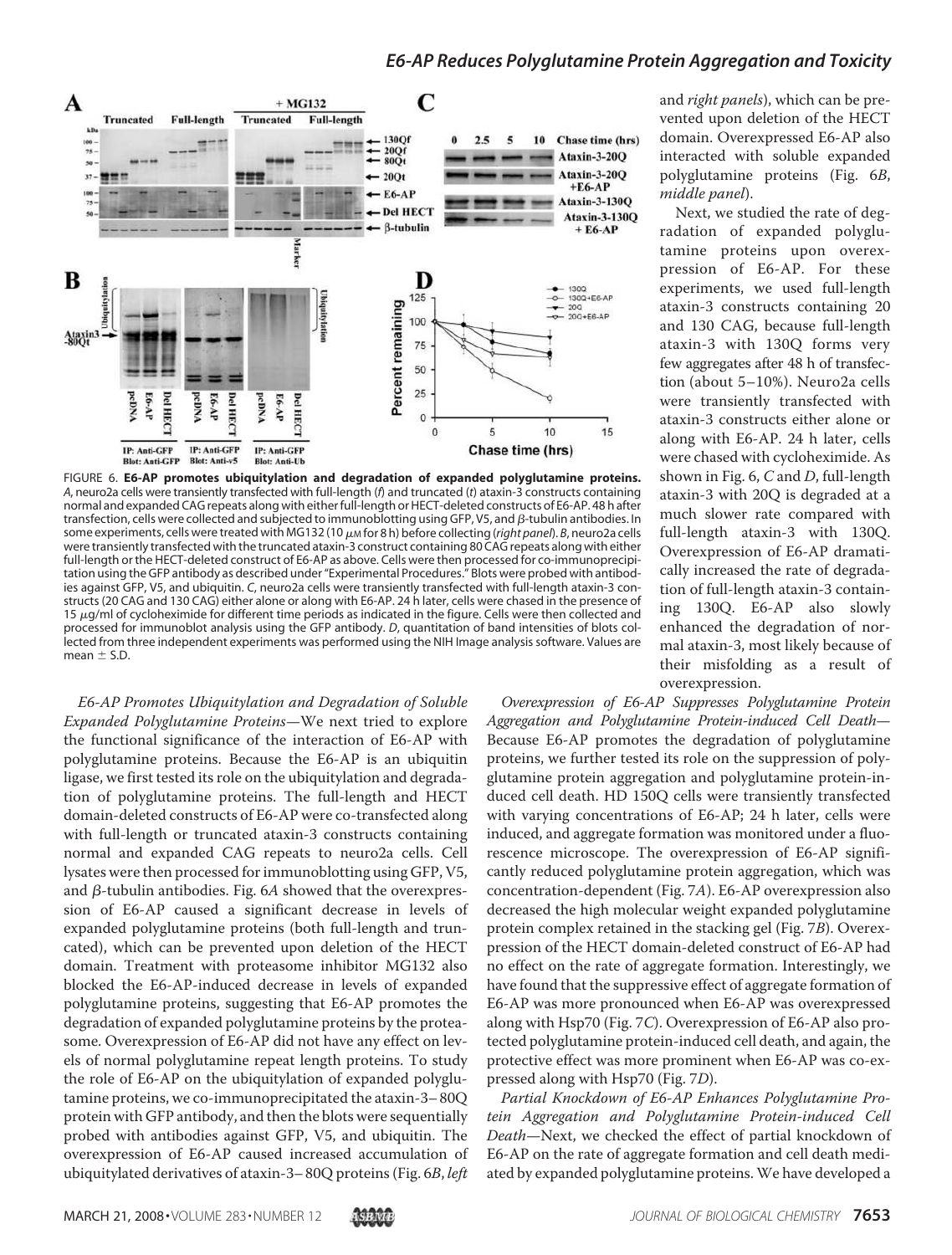

FIGURE 7. **Overexpression of E6-AP suppresses the aggregation and cell death mediated by expanded polyglutamine proteins.** *A*, HD150Q cells were transiently transfected with different concentrations of full-length E6-AP plasmid. 24 h later, cells were induced with 1  $\mu$ M ponasterone A, and the aggregate formation was monitored under a fluorescence microscope for different time periods as indicated in the figure. *B*, HD 150Q cells were transfected with E6-AP and induced as above. Cells were then collected after 24 h of induction and subjected to immunoblot analysis using GFP, V5, and  $\beta$ -tubulin antibodies. The GFP antibody was used to detect the aggregated tNhtt-150Q protein in the stacking gel. *C*, HD 150Q cells were transiently transfected with full-length and HECT-deleted constructs of E6-AP either alone or along with Hsp70 (each 2  $\mu$ g/well of a 6-well tissue culture plate). 24-h post-transfection, cells were induced with ponasterone A, and the aggregate formation was monitored 24 h after induction.  $\pi$ ,  $p$  < 0.01 as compared with the pcDNA-transfected experiment. *D*, HD 150Q cells were transiently transfected with E6-AP independently or together with Hsp70 (each 2  $\mu$ g/well of a 6-well tissue culture plate). 12 h later, cells were harvested and re-plated in a 96-well tissue culture plate. Cells were then differentiated with 5 mm dbcAMP and induced with 1  $\mu$ M ponasterone A for 3 days. The cell viability was measured by MTT assay. Values are means  $\pm$  S.D. of two independent experiments, each performed in triplicate.  $*, p < 0.01$  compared with the uninduced and pcDNA-transfected groups.  $**$ ,  $p < 0.01$  compared with the pcDNA-transfected and ponasterone A-treated experiments.

miRNA-based knockdown system of E6-AP. In this system, the transient expression of E6-AP miRNA caused about 60–70% knockdown of endogenous E6-AP levels, whereas control miRNA had no effect on the level of E6-AP. The control and E6-AP miRNA constructs were transiently transfected to HD 150Q cells. Cells were then induced, and aggregate formation was monitored. The partial knockdown of E6-AP for 2 days caused a significant increase in the rate of aggregate formation (Fig. 8A) and increased accumulation of the high molecular weight complex of expanded polyglutamine proteins (Fig. 8B). Partial knockdown of E6-AP had a dramatic affect on expanded polyglutamine protein-induced cell death (Fig. 8C). However, knockdown of E6-AP also significantly induced the death of HD 16Q as well as wild-type neuro2a cells. How the E6-AP deficiency induces neuronal cell death is not clear at present. The p53 could be an important mediator, because, its level was found to be increased in the brain and prostate gland of E6-AP maternal-deficient mice (41, 44). The level of p53 was also increased in expanded polyglutamine protein-expressing cells (18). Now we have checked the level of p53 in E6-AP-deficient HD 16Q and HD 150Q cells. Our results show that partial knockdown of E6-AP caused increased accumulation of p53 in



FIGURE 8. **Down-regulation of E6-AP promotes polyglutamine protein aggregation and polyglutamine protein-induced cell death.** *A* and *B*, HD 150Q cells were transfected with control and E6-AP miRNA plasmids (each 3  $\mu$ g/well of a 6-well tissue culture plate) for 24 h, and then cells were induced with 1  $\mu$ м ponasterone A. Aggregate formation was monitored for different time periods as indicated in the figure (*A*). Cells were then collected (after 48 h of transfection and 24 h of induction) and subjected to immunoblot analysis using GFP, E6-AP, and  $\beta$ -tubulin antibodies ( $\beta$ ). The GFP antibody was used to detect the aggregated tNhtt-150Q protein in the stacking gel. *C*, HD 16Q and HD 150Q cells were transiently transfected with control and E6-AP miRNA1 plasmids (each 2  $\mu$ g/well of a 6-well tissue culture plate). 12 h later, cells were harvested and re-plated in a 96-well tissue culture plate. Cells were then differentiated with 5 mm dbcAMP and induced with 1  $\mu$ m ponasterone A for 3 days. The cell viability was measured by the MTT assay. Values are means  $\pm$ S.D. of two independent experiments, each performed in triplicate. \*,  $p < 0.01$ compared with uninduced control miRNA-treated group.  $**$ ,  $p < 0.01$  compared with induced and control miRNA-treated group. *D*, HD 16Q and HD 150Q cells were transiently transfected with control and E6-AP-miRNA1 plasmids as described in *A*. 24 h later, medium was replaced, and cells were differentiated with 5 mm dbcAMP and induced with 1  $\mu$ m ponasterone A for 2 days. Cells were collected and subjected to immunoblot analysis using a p53 antibody.

both HD 16Q and HD 150Q cells; however, its level was very high in E6-AP-deficient HD 150Q cells (Fig. 8D).

#### **DISCUSSION**

E6-AP is a HECT domain family E3 ubiquitin ligase identified on the basis of its ability to promote the degradation of p53 in association with papilloma virus E6 oncoprotein (37–40). Apart from p53, E6-AP also has been reported to degrade several other cellular substrates, including a human homologue of the yeast DNA repair protein RAD23, the multicopy maintenance protein-7 subunit involved in the initiation of DNA replication, Src family tyrosine kinase, epithelial cell transforming sequence-2 oncogene, and E6-AP, which is a target for itself (45–49). Here we demonstrate for the first time that the E6-AP is involved in proteasomemediated degradation of misfolded polyglutamine proteins.

First, we have shown that the E6-AP interacts with soluble misfolded polyglutamine proteins and promotes their ubiqui-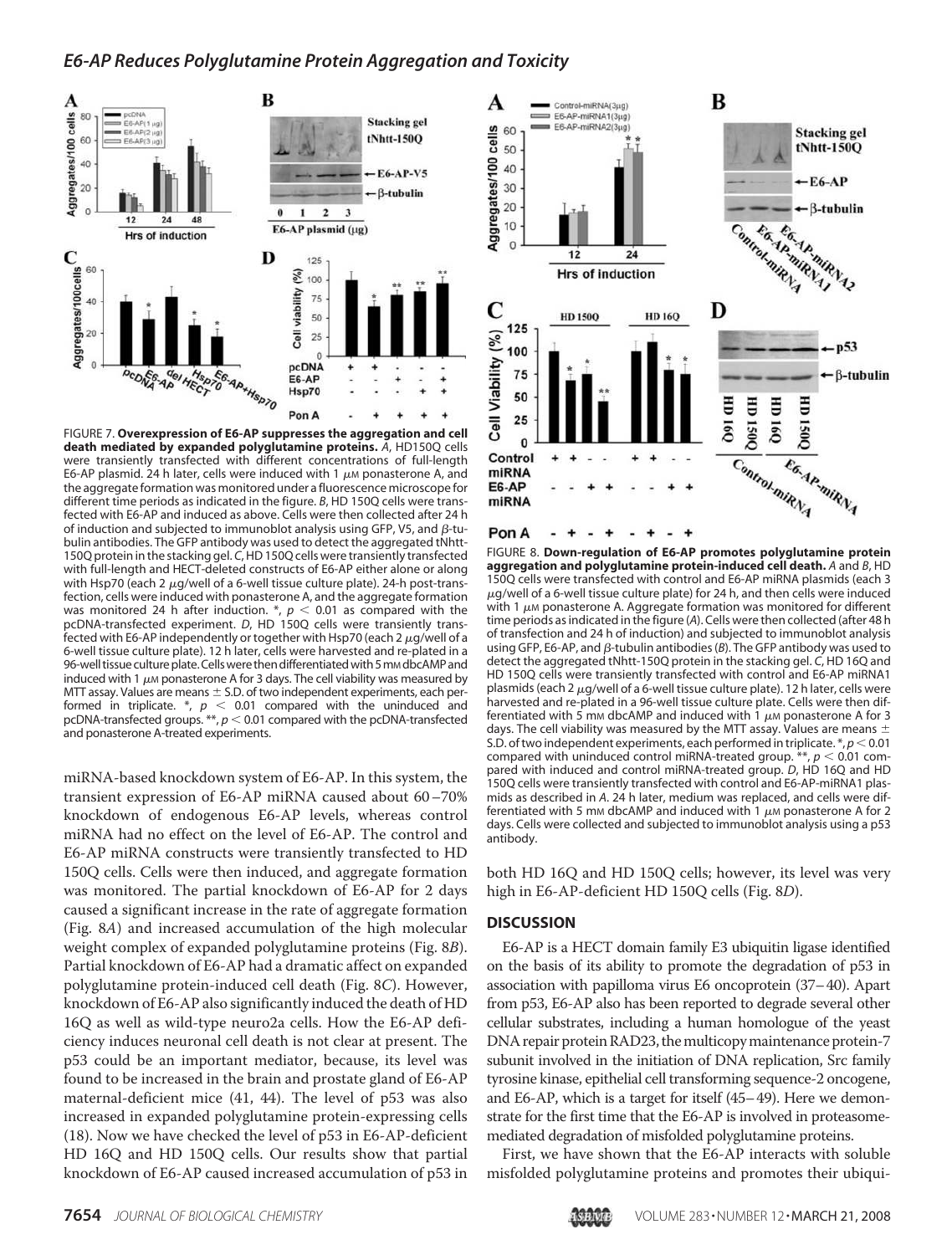tylation and degradation by the proteasome. E6-AP also recruits to polyglutamine aggregates in both cellular and transgenic mouse models. Secondly, we have found that overexpression of E6-AP reduces polyglutamine protein aggregation and polyglutamine protein-induced cell death, and this suppressive effect is more prominent when E6-AP is overexpressed along with the molecular chaperone Hsp70. The partial knockdown of E6-AP dramatically enhances the expanded polyglutamine protein-induced cell death with marginal increases in aggregation. Partial knockdown also promotes the death of normal glutamine repeat-expressing cells as well as wild-type neuro2a cells. There seems to be no correlation between aggregation and cell death in E6-AP-deficient expanded polyglutamine protein-expressing cells. Finally, we have demonstrated the increased expression of E6-AP in expanded polyglutamine protein-expressing cells as well as normal cells exposed to proteasomal stress.

E6-AP maternal-deficient mice (model mice for Angelman syndrome) exhibit severe cognitive and motor abnormalities without any gross structural alterations and neuronal loss in the hippocampus and cerebellum (41). An earlier study had shown that the SCA1 transgenic mice, deficient in E6-AP, demonstrated altered Purkinje cell morphology, accelerated SCA1 pathology, and reduced aggregate formation (22). But how loss of function of E6-AP accelerates SCA1 pathology and reduces the ataxin-1 aggregates in the Purkinje cells is not known. Their findings suggest that the severe pathological changes found in E6-AP-deficient SCA1 transgenic mice are most likely caused by the toxic effect of soluble mutant ataxin-1 aggravated by the lack of E6-AP function. Partial knockdown of E6-AP in our system also promoted expanded polyglutamine protein-induced cell death. However, E6-AP deficiency also promotes the death of normal glutamine repeat-expressing cells as well as wild-type neuro2a cells. This suggests that the loss of function of E6-AP might be up-regulating some of its target substrates, which is involved in neuronal cell dysfunction and death, and this situation is aggravated in the presence of expanded polyglutamine proteins. For example, E6-AP-deficient mice exhibit higher levels of p53 in the cerebellar Purkinje cells and p53, recently implicated in polyglutamine disease pathogenesis (22, 44, 50). Therefore, the expression of mutant ataxin-1 in the E6-AP-deficient Purkinje cells might result in severe stress and accelerated p53-induced neuropathology.

We have observed that the overexpression of E6-AP reduces, while partial knockdown increases polyglutamine protein aggregation. Because E6-AP promotes the degradation of soluble misfolded polyglutamine proteins, the results are quiet expected. However, our findings are in contrast with the results of Cummings et al. (22). How E6-AP deficiency reduces ataxin-1 aggregation in Purkinje cells is not clear presently. Interestingly, we have found that suppressive effects of aggregation and cell death mediated by E6-AP are more pronounced in the presence of Hsp70, suggesting a modulatory role of Hsp70 on the function of E6-AP and it may be vice versa. We have also noticed the interaction of E6-AP with Hsp70 in the co-immunoprecipitation assay (data not shown). It is possible that the E6-AP might be functioning as a cellular quality control ligase similar to CHIP. Therefore, critical concentrations of E6-AP and Hsp70 in cells might play a very important role in the regulation of polyglutamine protein aggregation.

Recently, the quality control E3 ligase CHIP has been demonstrated to play a vital role in the biology of neurodegenerative disorders involving protein misfolding including polyglutamine diseases. CHIP has been shown to reduce the aggregation and cell death mediated by mutant SOD1,  $\alpha$ -synuclein, tau, and polyglutamine proteins (25–35). The HD transgenic mice, which are deficient in CHIP, display an accelerated disease phenotype while a higher level of expression of CHIP in the SBMA transgenic mouse model ameliorate the SBMA phenotype by enhancing the degradation of polyglutamine expanded androgen receptor (33, 34). Understanding the role of E6-AP as a cellular quality control ligase promises to be an exciting area of research.

We have also observed the recruitment of E6-AP to polyglutamine aggregates in both cellular and transgenic mouse models of HD. The recruitment of E6-AP or other E3 ligases and the proteasome to aggregates could be a desperate attempt by the cell to degrade aggregated protein by the proteasome. In fact, a conditional mouse model study showed that turning off the expression of mutant huntingtin led to reduction of aggregates and reversal of disease phenotype (23). Further study demonstrated that the reduction of aggregates is proteasome-dependent (24). Therefore, it is possible that the cells quality control system might be able to deal with the aggregated protein up to a certain level. Overburden of aggregated protein for prolonged time could ultimately collapse the quality control system (12– 14). The overexpression of the quality control ligase could rescue cells by boosting the quality control system.

Another interesting observation is the increased expression of E6-AP in the expanded polyglutamine protein-expressing cells and cells treated with proteasome inhibitor. The expression of the Hsp70 chaperone is also increased in these cells, and E6-AP seems to follow a similar trend. The increase in the expression of E6-AP in stressed cells could also be an adaptive response similar to Hsp70 to get rid of misfolded and damaged proteins and suggests both E6-AP and Hsp70 might be working together to achieve this goal. Altogether, our studies provide evidence that E6-AP suppresses aggregation and toxicity of polyglutamine disease proteins by promoting their ubiquitylation and degradation. Thus, E6-AP overexpression might provide a new therapeutic approach for polyglutamine diseases.

Acknowledgments—We thank D. Narender and M. Singh for technical assistance.

#### **REFERENCES**

- 1. Zoghbi, H. Y., and Orr, H. T. (2000) Annu. Rev. Neurosci. **23,** 217–247
- 2. Bates, G. P. (2005) Nat. Rev. Genet. **6,** 766–773
- 3. Di Prospero, N. A., and Fischbeck, K. H. (2005) Nat. Rev. Genet. **6,** 756–765
- 4. Gatchel, J. R., and Zoghbi, H. Y. (2005) Nat. Rev. Genet. **6,** 743–755
- 5. Cattaneo, E. (2003) News Physiol. Sci. **18,** 34–37
- 6. Reiner, A., Dragatsis, I., Zeitlin, S., and Goldowitz, D. (2003) Mol. Neurobiol. **28,** 259–276
- 7. Tobin, A. J., and Signer, E. R. (2000) Trends Cell Biol. **10,** 531–536
- 8. Ross, C. A., Poirier, M. A., Wanker, E. E., and Amzel, M. (2003) Proc. Natl. Acad. Sci. U. S. A. **100,** 1–3